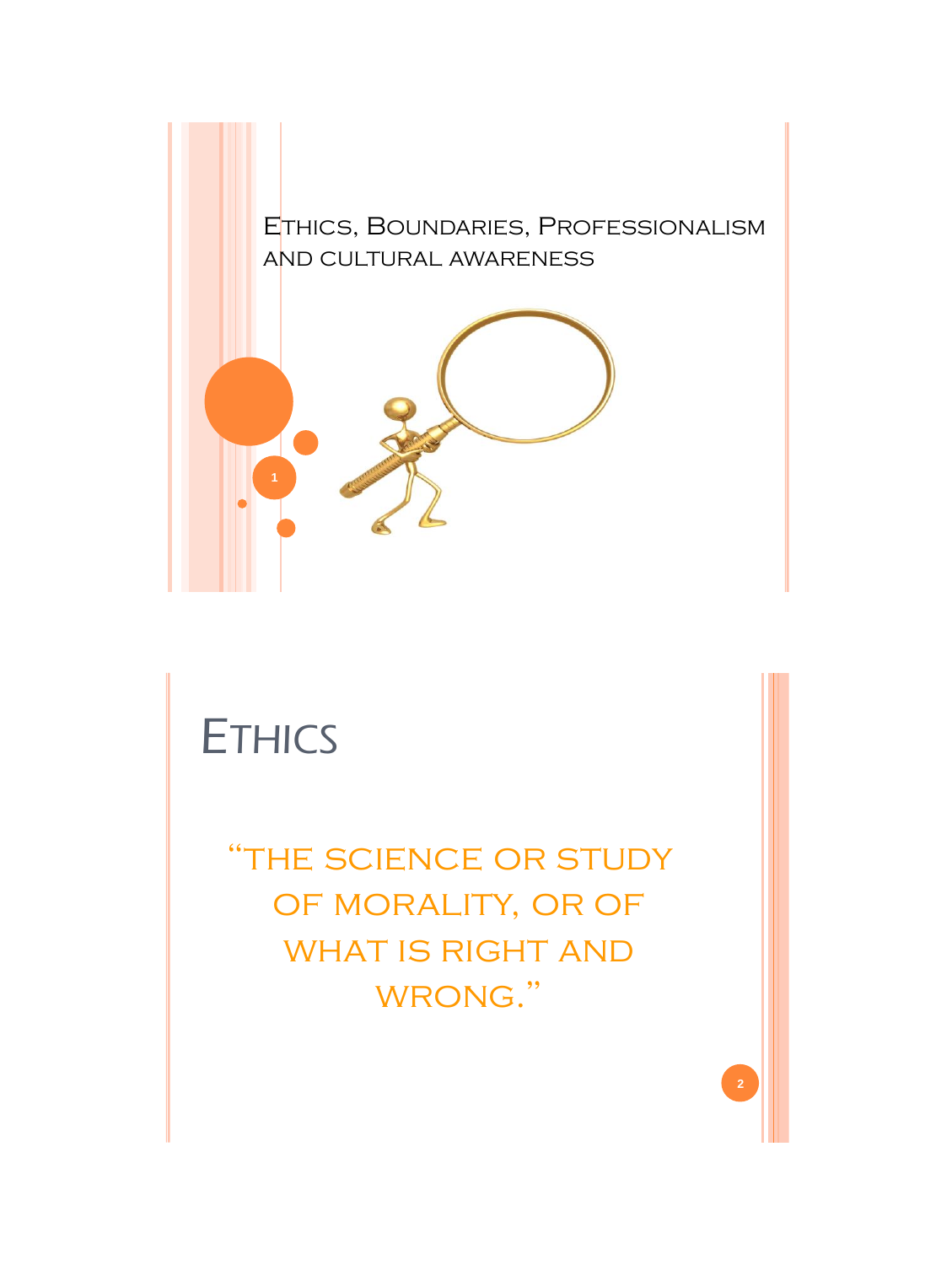## EIS CODE OF ETHICS

- Guidelines for responsible behavior and decision making
- Not a set of rules
- Ethical decision making is a process
- Simple answers are not always available



## EIS CODE OF ETHICS (CONTINUED)

- Expectations and core values
	- Responsibility to families and colleagues
	- Flexibility
	- Honesty and Integrity
- Respect individual and cultural differences



**3**

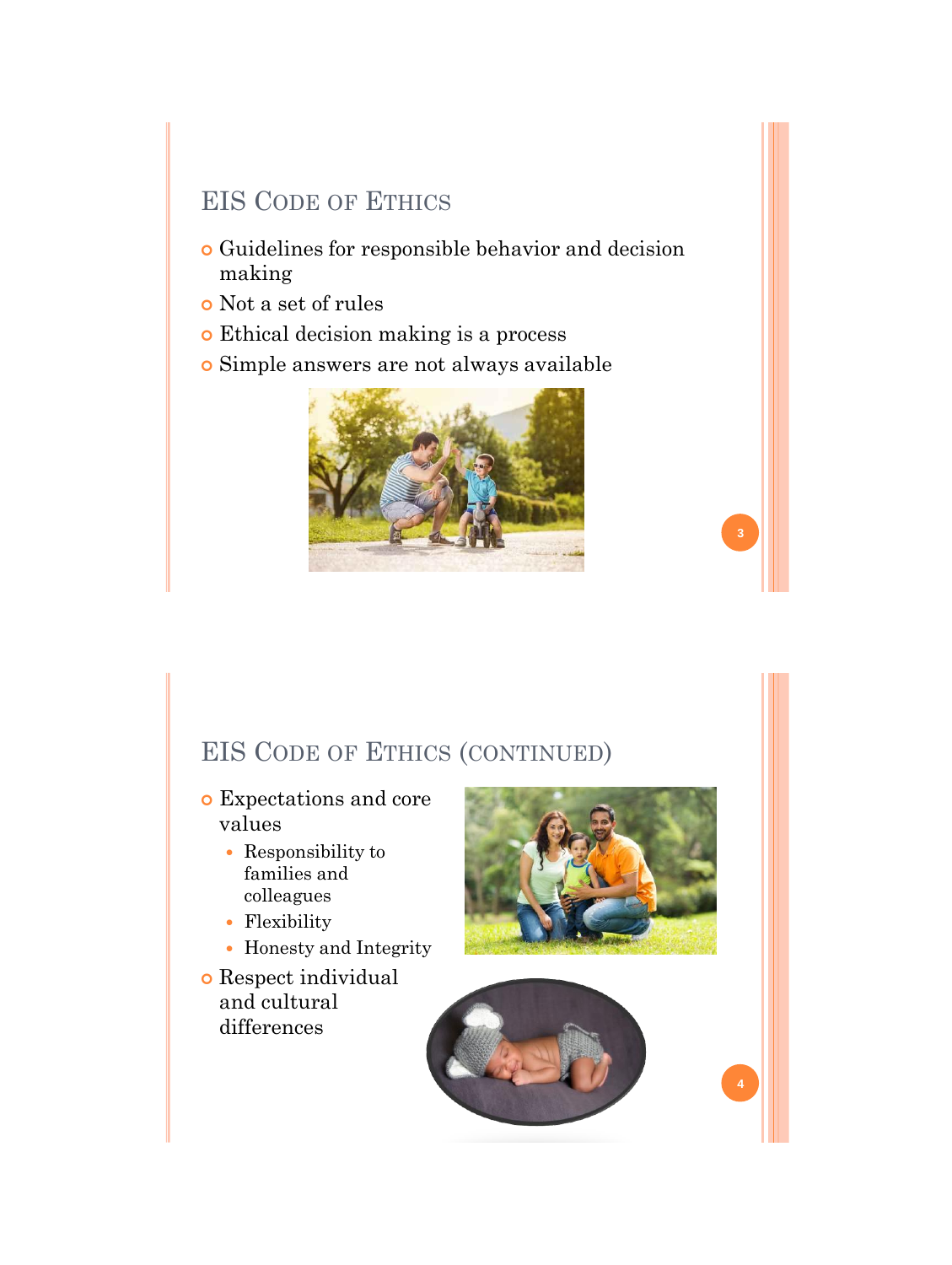

**WHAT DO WE MEAN BY A RESPONSIBILITY TO FAMILIES AND COLLEAGUES? FLEXIBILITY? HONESTY AND INTEGRITY?** 

> **HOW DOES CULTURE PLAY A ROLE?**

#### PROFESSIONALISM AND BOUNDARIES



- o PROFESSIONALISM: The standards or practice by which a person must abide to adequately perform the duties of their work and still assist the family.
- o BOUNDARIES: Need to be set to delineate and separate the professional from the family/ child. **<sup>6</sup>**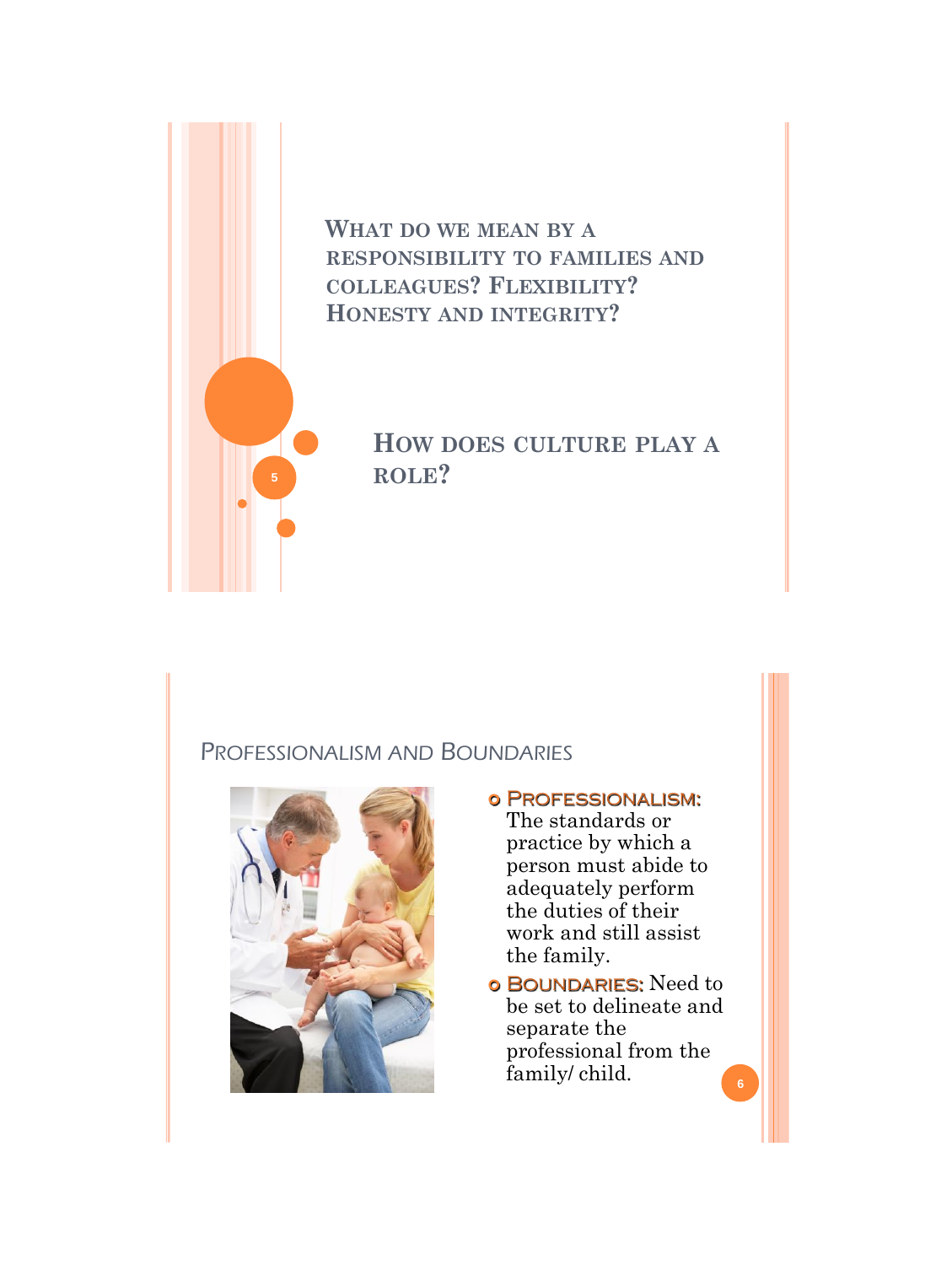## ETHICS AND THE 7 KEY PRINCIPLES

- "Infants and toddlers learn best through everyday experiences and interactions with familiar people and familiar contexts"
- **"All** families with necessary support can enhance their childrens' lives"
- "the early intervention process……must be dynamic and individualized to reflect the child's and family's preference, learning styles and cultural beliefs"

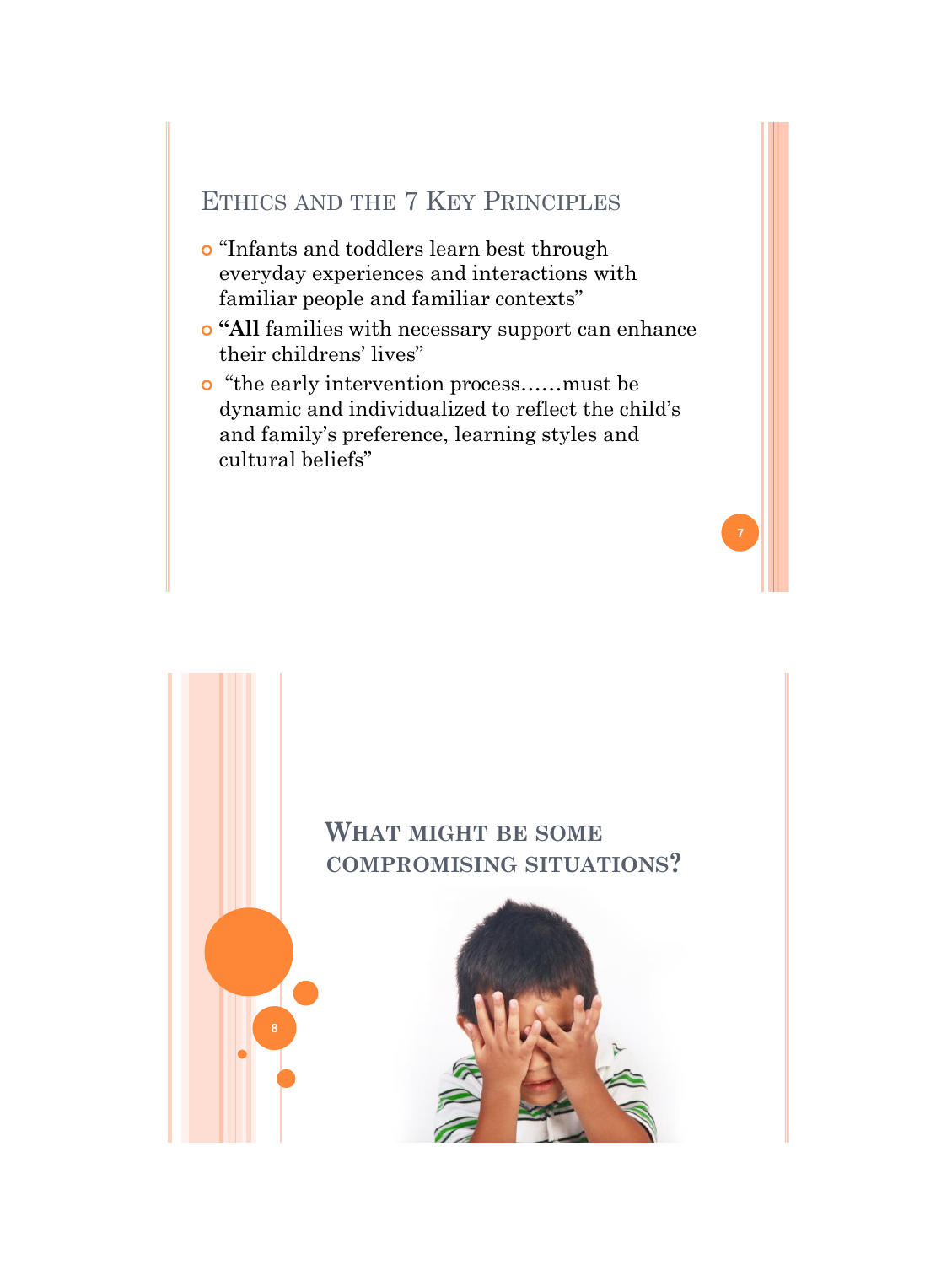## SCENARIOS-REMEMBER THE DECISION MAKING RUBRIC?

- $\circ$  R = Recognize a dilemma
- $\bullet$  A = Analyze the options
- $\circ$  D = Develop a plan
- $\bullet$  A = Act according to plan
- $\bullet$  R = Reflect on decision



# SCENARIO 1-A : ETHICS

- You are a new EIS who just moved to a new city, and are assigned to a family located in an area close to where you live. The family consists of a mother and father, Jeanie and Rob, with a 24-monthold son named Zack. Zack loves to go to the park and play with his dog. You helped the family with the evaluation and have been doing SST with her son once a week for a month.
- During the course of casual conversation you have both realized you have a lot in common. You have a 26 month old son who also loves to go to the park and you have a dog. You enjoy each others' company. She has your cell phone number and has called you about her son.
- She has started calling often and discussing a lot of other things. She asks if you want to do some play dates together since your sons like to do the same things, and you live pretty close. She thinks your son might help her son with some of his delays, and since you are new to the area, you don't know a lot of people either.

*What would you do?* **10**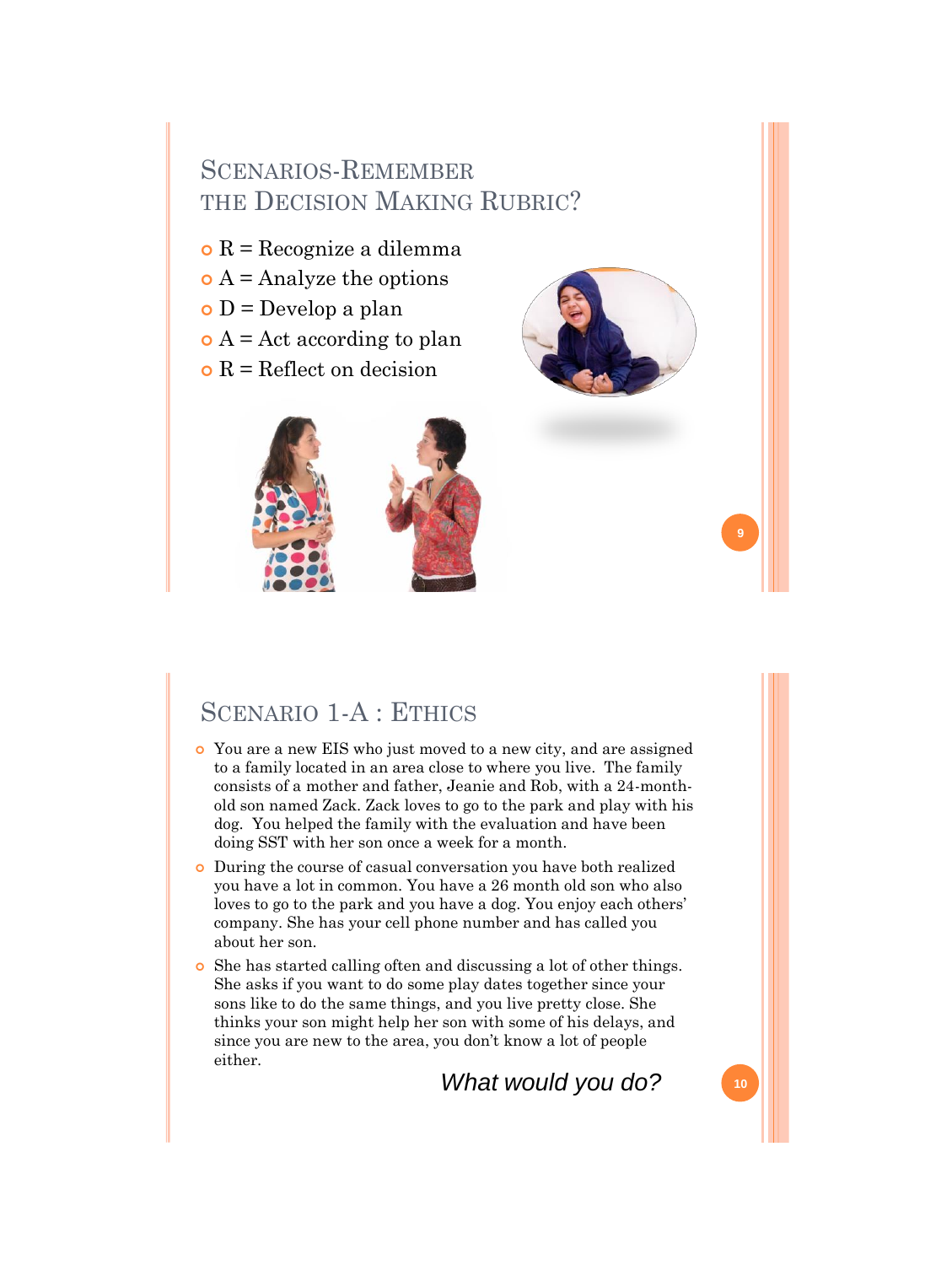### SCENARIO 1-B: ETHICS

 You've been working with Jeannie and her son Zack about 6 months now. Her husband Rob is usually off on business trips and isn't around when you have your home visits. Jeannie begins to tell you about how she suspects that her husband is having an affair, since she is starting to see strange numbers on his cell phone. She asks your advice on what she should do and she offers take you out to coffee in return for your help.

#### *What would you do?* **<sup>11</sup>**

### SCENARIO 1-C: ETHICS

 Now you've been with Jeannie for a year and Zach is soon to transition out of the program. Jeannie and Rob are now getting a divorce because she told you he was having an affair. You have been subpoenaed to testify on her behalf.



*What would you do?* **12**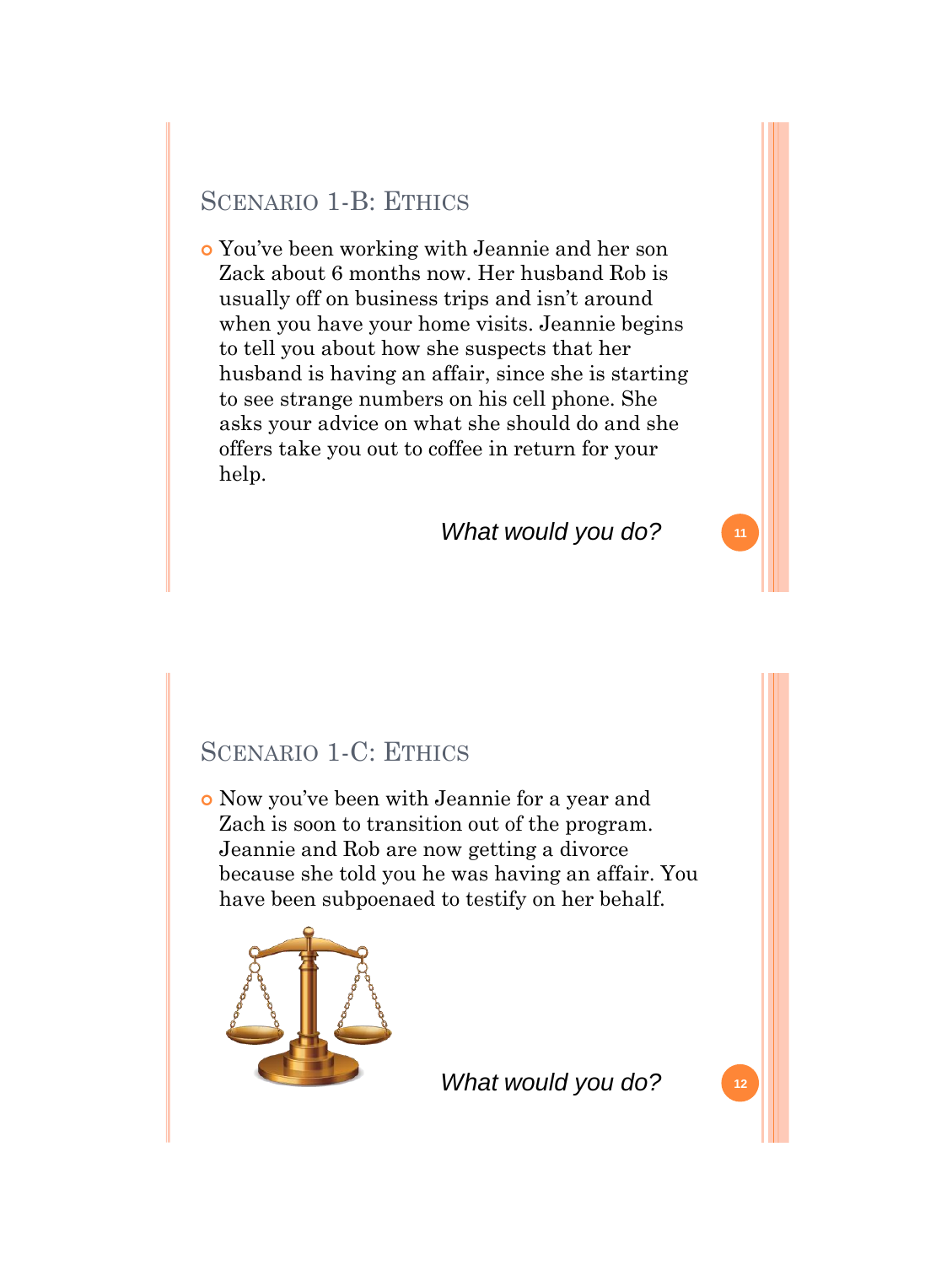#### SCENARIO 2: ETHICS

 You are a service coordinator and have a male EIS on your team, Jeremy, who covers a largely rural area in west Texas. Jeremy has been assigned to a family in a small town 200 miles from your home base. The family consists of a mother, father, and a 14-month old son, Efraim, who is receiving services. You have received a call from the father stating that he does not want his wife and son alone in his home with a strange male he doesn't know.

#### *What would you do?* **<sup>13</sup>**

#### SCENARIO 3: ETHICS

- You are an EIS who is working with an 18-year old single mom, Rhonda. Her daughter, Bethany, was born at 36 weeks and is now 15 months old. Rhonda is going to school to get her GED. She lives with her mother, Ruth, who was also a single mom.
- Each time you meet with Rhonda, Ruth insists on being at the appointment. When you meet with the two of them, Rhonda has some suggestions of ideas, but the outcomes always end up being what the grandmother decides, because "Rhonda doesn't know much-she's only 18", according to Ruth. The grandmother also thinks this is all a big "fuss"; she thinks her granddaughter Bethany is fine and doesn't understand why she is getting all of this attention.

**<sup>14</sup>** *What would you do?*